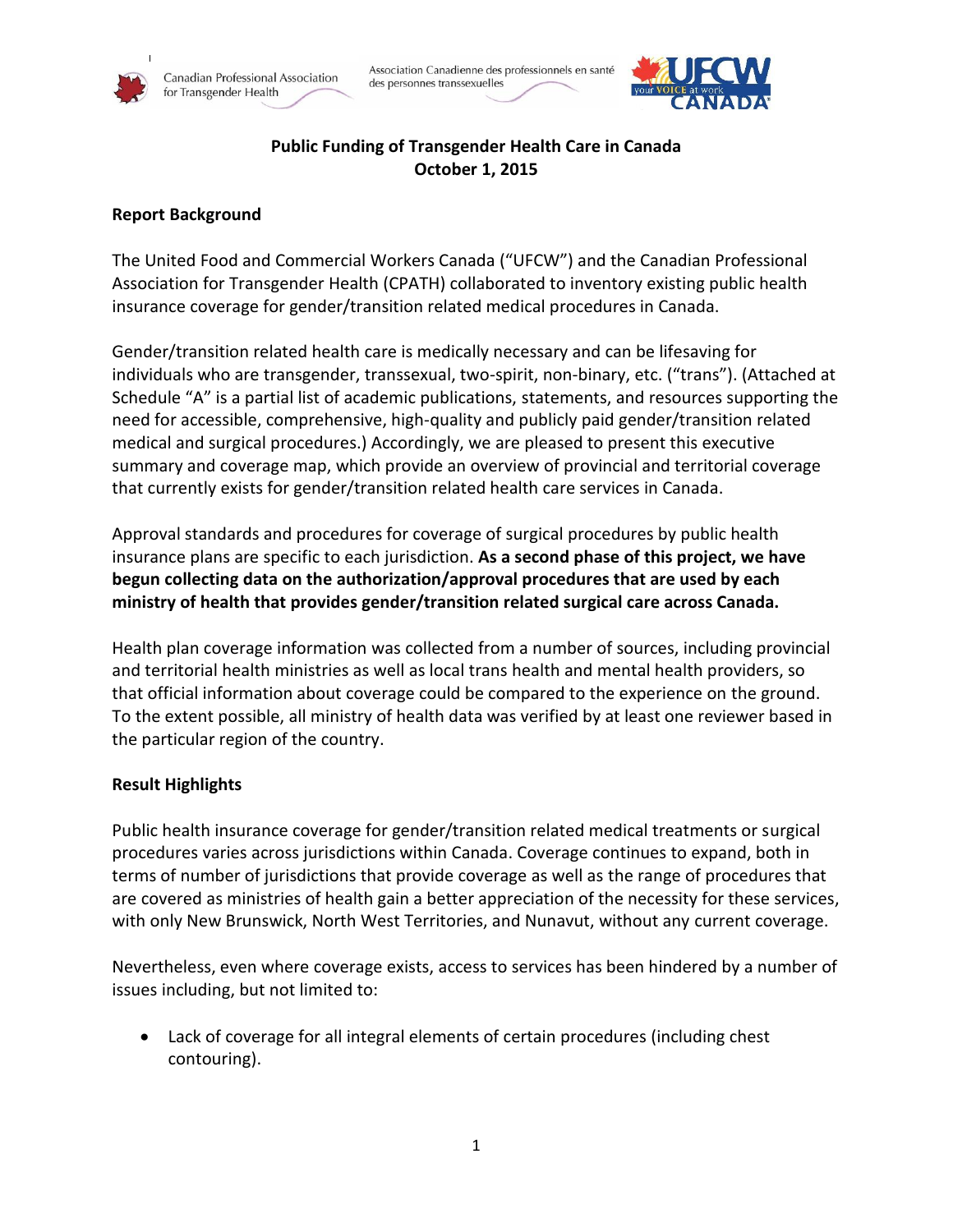

Canadian Professional Association for Transgender Health



- Delays resulting from approval processes that are under resourced and administratively onerous, coupled with a reluctance to make effective use of WPATH SOC 7 qualified health and mental health professionals to facilitate approvals in the community.
- Lack of surgical capacity for vaginoplasty, phalloplasty, and other genital surgeries across Canada, consisting of a lack of trained surgeons as well as operating room access, and variable coverage for travel to attend the only Canadian (private) clinic delivering these services (Montreal).

These procedures can be approved on a case by case basis by some Ministries of Health, while in some cases, such as chest contouring, provision depends on the surgeon and how that individual performs the chest surgery and bills the Ministry for the procedure.

Important procedures such as facial feminization, tracheal shaving, electrolysis/laser hair removal are not currently covered by any public health insurance plan in Canada, despite SOC 7 support for the medical necessity of these procedures.

## **Conclusions**

While there is continuing progress across Canada for transgender health care coverage (i.e. Nova Scotia announced coverage in June 2014 and PEI implemented some coverage in February 2015), there is still much disparity from jurisdiction to jurisdiction, and region to region, in terms of individual's ability to access to the range of care that is required.

Gender/transition related surgical procedures that meet the same standards set out in WPATH SOC 7, are readily available in Canada and around the world for those with the ability to pay for these procedures privately. If, due to the pressing need for access to gender/transition surgical care, those who have the financial means opt to pay for access to these medically necessary procedures, while others are unable to afford it, the result is a two-tiered system that shifts financial responsibility for health care coverage to individuals who can pay to get more timely access to care, while creating delay and access barriers for those who rely on the publicly funded system.

In August 2014 the Canadian Medical Association passed a resolution calling for "accessible, comprehensive and high-quality care for transgender patients." The results of this national scan clearly identify areas where coverage inequalities exist between provincial and territorial public health insurance plans and where additional coverage is necessary.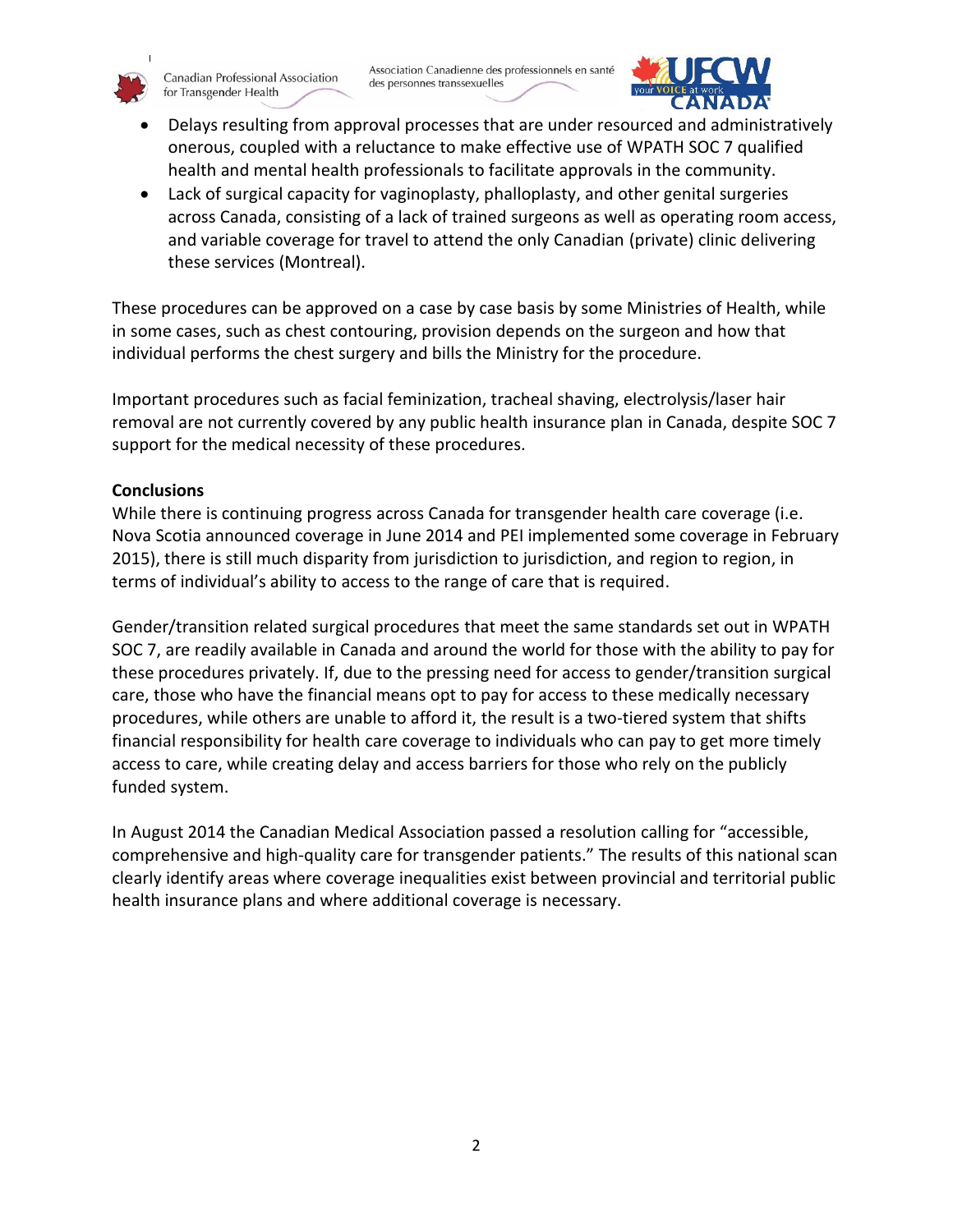



## **Appendix**

Bauer GR, Scheim AI, Pyne J, Travers R, Hammond R. Intervenable factors associated with suicide risk in transgender persons: a respondent driven sampling study in Ontario, Canada. BMC Public Health 2015; 15: 525.

[\(http://www.biomedcentral.com/1471-2458/15/525/\)](http://www.biomedcentral.com/1471-2458/15/525/)

Travers R, Bauer G, Pyne J, Bradley K, for the Trans PULSE Project; Gale L, Papadimitriou M. Impacts of Strong Parental Support for Trans Youth: A Report Prepared for Children's Aid Society of Toronto and Delisle Youth Services. 2 October, 2012.

[\(http://transpulseproject.ca/wp-content/uploads/2012/10/Impacts-of-Strong-Parental-](http://transpulseproject.ca/wp-content/uploads/2012/10/Impacts-of-Strong-Parental-Support-for-Trans-Youth-vFINAL.pdf)[Support-for-Trans-Youth-vFINAL.pdf\)](http://transpulseproject.ca/wp-content/uploads/2012/10/Impacts-of-Strong-Parental-Support-for-Trans-Youth-vFINAL.pdf)

De Vries, ALC, McGuire, JK, Steensma, TD, Wagenaar, ECF, Doreleijers, TAH, Cohen-Kettenis, PT. Young Adult Psychological Outcome After Puberty Suppression and Gender Reassignment [\(http://pediatrics.aappublications.org/content/early/2014/09/02/peds.2013-2958.abstract\)](http://pediatrics.aappublications.org/content/early/2014/09/02/peds.2013-2958.abstract)

Bauer GR, Scheim AI, for the Trans PULSE Project Team. *Transgender People in Ontario, Canada: Statistics to Inform Human Rights Policy*. London, ON. 1 June 2015. [\(http://transpulseproject.ca/wp-content/uploads/2015/06/Trans-PULSE-Statistics-Relevant-for-](http://transpulseproject.ca/wp-content/uploads/2015/06/Trans-PULSE-Statistics-Relevant-for-Human-Rights-Policy-June-2015.pdf)[Human-Rights-Policy-June-2015.pdf\)](http://transpulseproject.ca/wp-content/uploads/2015/06/Trans-PULSE-Statistics-Relevant-for-Human-Rights-Policy-June-2015.pdf)

# **Canadian Medical Association Resolutions**

August 20, 2014 [\(http://policybase.cma.ca/dbtw-wpd/CMAPolicy/PublicB.htm\)](http://policybase.cma.ca/dbtw-wpd/CMAPolicy/PublicB.htm):

GC14-35 -The Canadian Medical Association will amend the section of its Code of Ethics relating to discrimination in providing medical services to include the issues of gender identity and gender expression

GC14-36 -The Canadian Medical Association supports the position that all adolescent and adult persons have the right to define their own gender identity

GC14-37 -The Canadian Medical Association calls for accessible, comprehensive and highquality care for transgender patients

GC14-38 -The Canadian Medical Association calls for the integration of sex/gender diversity education into medical school curricula and programs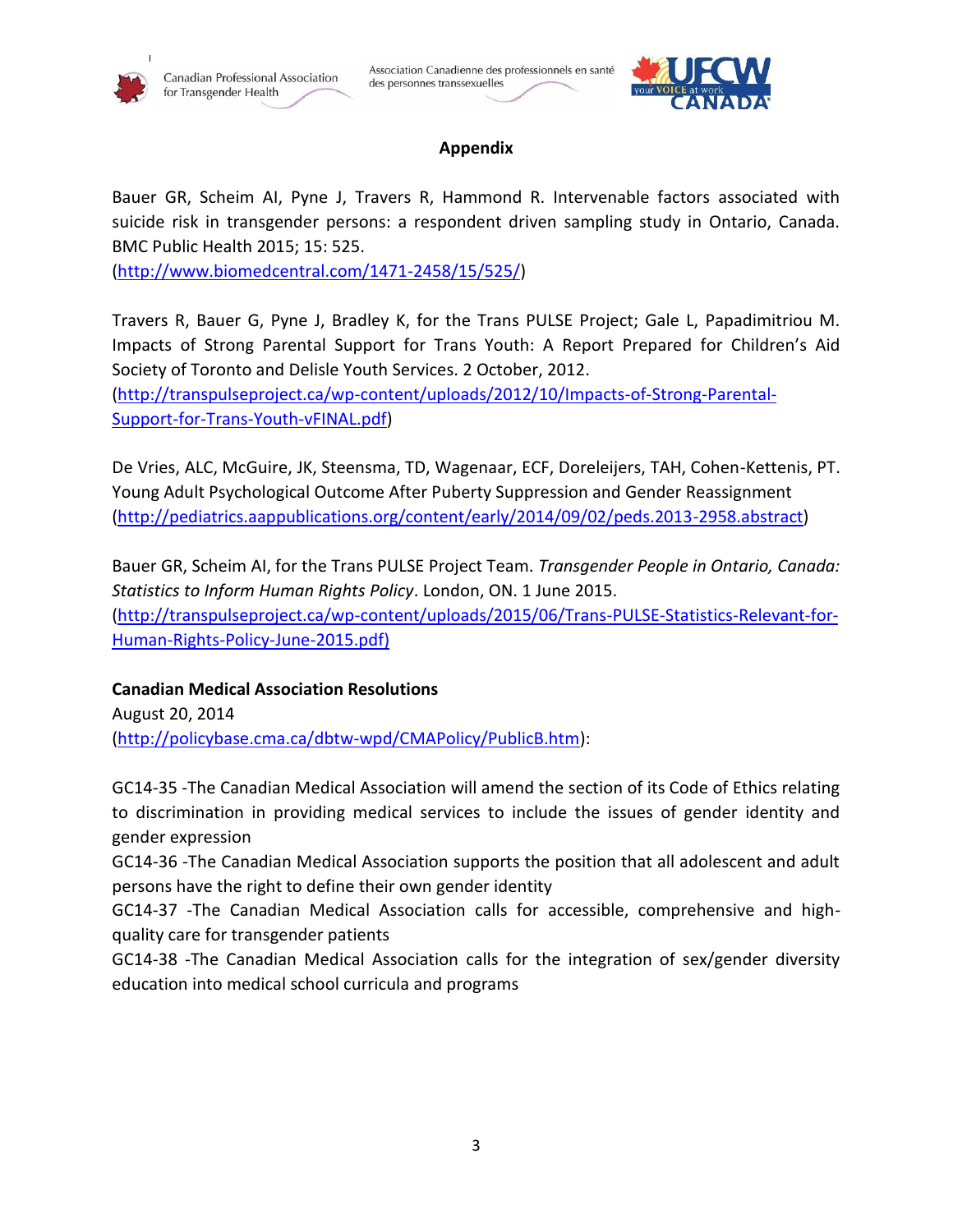Canadian Professional Association for Transgender Health



**Canadian Psychological Association 2010 Policy Statement** Gender Identity in Adolescents and Adults [\(http://www.cpa.ca/aboutcpa/policystatements/#Gender\\_Identity\)](http://www.cpa.ca/aboutcpa/policystatements/#Gender_Identity)

The Canadian Psychological Association affirms that all adolescent and adult persons have the right to define their own gender identity regardless of chromosomal sex, genitalia, assigned birth sex, or initial gender role. Moreover, all adolescent and adult persons have the right to free expression of their self-defined gender identity. The Canadian Psychological Association opposes stereotyping, prejudice, and discrimination on the basis of chromosomal sex, genitalia, assigned birth sex, or initial gender role, or on the basis of a self-defined gender identity or the expression thereof in exercising all basic human rights. (October 2010)

# **Canadian Psychiatric Association Position Paper on Mental Health Care for People who Identify as Lesbian, Gay, Bisexual, Transgender and (or) Queer**

(http://publications.cpa-apc.org/media.php?mid=1782)

Recommendations:

1. The CPA opposes all public and private discrimination based on sexual orientation, gender identity and gender expression and supports the repeal of discriminatory laws and policies. 2. The CPA supports the passage of laws and policies protecting the rights, legal benefits and privileges of all people regardless of their sexual orientation, gender identity or gender expression.

4. The CPA supports efforts to provide fair and safe environments for people who identify as transgender or who are gender variant or gender nonconforming in institutional settings, such as supportive living environments, long-term care facilities, nursing homes, treatment facilities, shelters and prisons. The CPA also supports access to appropriate treatment in institutional settings for people of all gender identities and expressions, including gender transition therapies.

# **6. The CPA recognizes the efficacy, benefit and medical necessity of gender transition treatments for appropriately evaluated people and calls upon Provincial Health Insurance Plans to cover these medically necessary treatments.**

8. The CPA opposes the use of reparative or conversion therapy, given that such therapy is based on the assumption that LGBTQ identities indicate a mental disorder and (or) the assumption that the person could and should change their sexual orientation and (or) their gender identity and gender expression.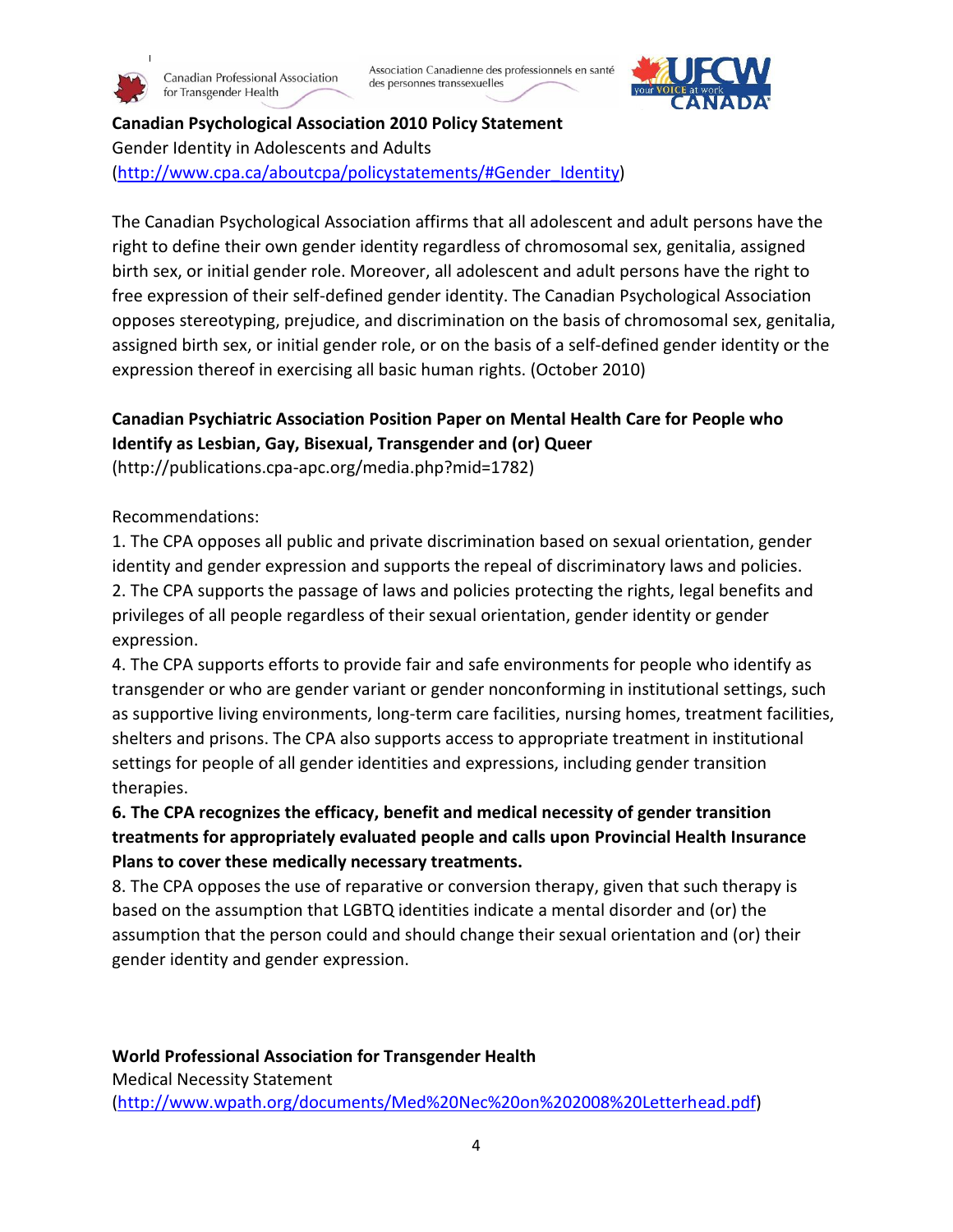

Association Canadienne des professionnels en santé des personnes transsexuelles



Sex reassignment, properly indicated and performed as provided by the Standards of Care, has proven to be beneficial and effective in the treatment of individuals with transsexualism, gender identity disorder, and/or gender dysphoria. Sex reassignment plays an undisputed role in contributing toward favorable outcomes…

The medical procedures attendant to sex reassignment are not 'cosmetic' or 'elective' or for the mere convenience of the patient. These reconstructive procedures are not optional in any meaningful sense, but are understood to be medically necessary for the treatment of the diagnosed condition.

### **American Medical Association**

Resolution: Removing Financial Barriers to Care for Transgender Patients [\(http://www.ama-assn.org/ama1/pub/upload/mm/471/122.doc\)](http://www.ama-assn.org/ama1/pub/upload/mm/471/122.doc)

An established body of medical research demonstrates the effectiveness and medical necessity of mental health care, hormone therapy and sex reassignment surgery as forms of therapeutic treatment for many people diagnosed with GID<sup>1</sup> ... Therefore, be it RESOLVED, that the AMA supports public and private health insurance coverage for treatment of gender identity disorder.

## **American Psychiatric Association**

Position Statement on Access to Care for Transgender and Gender Variant Individuals [\(www.psychiatry.org/File%20Library/Advocacy%20and%20Newsroom/Position%20Statements/](http://www.psychiatry.org/File%20Library/Advocacy%20and%20Newsroom/Position%20Statements/ps2012_TransgenderCare.pdf) [ps2012\\_TransgenderCare.pdf\)](http://www.psychiatry.org/File%20Library/Advocacy%20and%20Newsroom/Position%20Statements/ps2012_TransgenderCare.pdf)

The American Psychiatric Association:

- 1. Recognizes that appropriately evaluated transgender and gender variant individuals can benefit greatly from medical and surgical gender transition treatments.
- 2. Advocates for removal of barriers to care and supports both public and private health insurance coverage for gender transition treatment.
- 3. Opposes categorical exclusions of coverage for such medically necessary treatment when prescribed by a physician.

**The American Psychological Association**

 $\overline{\phantom{a}}$ 

[\(http://www.apa.org/about/governance/council/policy/transgender.aspx\)](http://www.apa.org/about/governance/council/policy/transgender.aspx)

 $^{1}$  Gender identity disorder (GID) was removed from the DSM 5 and replaced with gender dysphoria